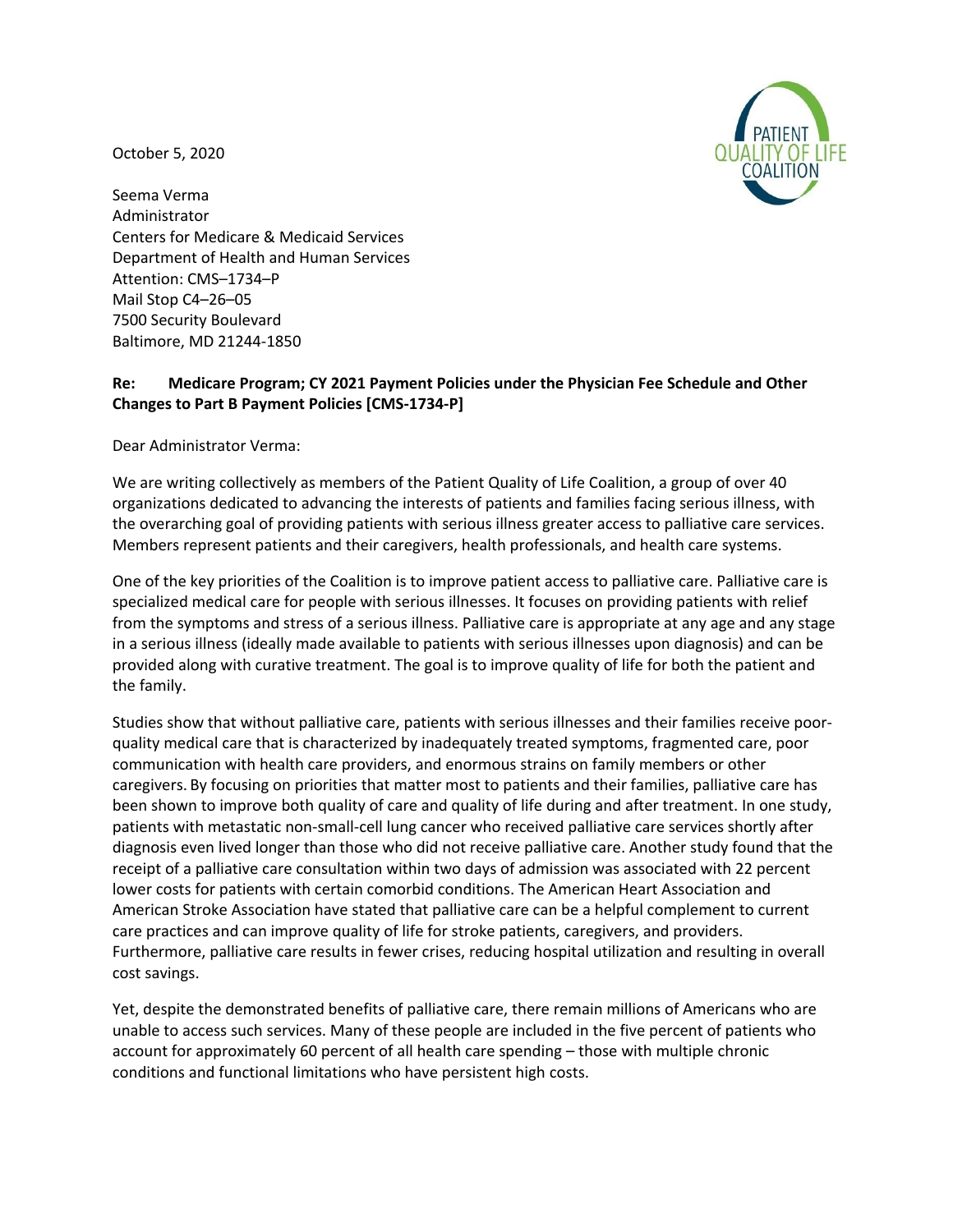The Coalition appreciates the opportunity to provide comments on the calendar year (CY) 2021 Medicare Physician Fee Schedule (PFS) proposed rule.

## **Evaluation & Management (E/M) Visits**

In the CY 2020 PFS final rule, for the office/ outpatient E/M visit code set (CPT codes 99201-99215), CMS finalized a policy to generally adopt the new coding, prefatory language, and interpretive guidance framework issued by the AMA's CPT Editorial Panel earlier that year, as well as to increase valuation of these services consistent with recommendations from the AMA RVS Update Committee. In this CY 2021 PFS proposed rule, CMS affirms that the previously finalized E/M policy will be effective January 1, 2021. Separately, to comply with statutory budget neutrality rules and offset the E/M and other payment changes, CMS proposes a CY 2021 conversion factor (CF) of 32.2605, which represents an RVU budget neutrality adjustment of -10.61 percent (0.8939) relative to the CY 2020 CF.

Comment: **The Coalition greatly appreciates the benefits that the planned E/M coding, documentation, and payment changes will have on the delivery of palliative care, and strongly urges CMS to proceed with these changes as scheduled.** As CMS and other stakeholders explore potential options for mitigating the impacts of statutory budget neutrality adjustments, we urge the Agency to stay the course with the planned 2021 E/M changes. Palliative care providers have prepared for these changes by adjusting their administrative, electronic, and training systems, and modifying E/M documentation, coding, or payment at this late stage would be extremely disruptive. Furthermore, the increased valuation will better reflect the resources required to furnish high-quality palliative care to patients with serious illness.

## **Audio-Only Visits**

CMS seeks comment regarding the continuation of payment for audio-only visits. The Agency previously established separate payment for audio-only telephone E/M services in its March 2020 COVID-19 interim final rule with comment (IFC), and expanded upon that policy in its May 2020 COVID-19 IFC and blanket waivers to allow for audio-only provision of a number of telehealth services that had previously only been reimbursable if provided via a two-way, interactive audio and video telecommunications system. CMS notes in the preamble of the proposed CY2021 PFS that it is unable, absent statutory authority, to waive the requirement that telehealth services be furnished using an interactive telecommunications system that includes two-way, audio visual communication technology and, therefore, cannot widely reimburse for audio-only telehealth visits outside the circumstances of the public health emergency (PHE). At the same time, CMS acknowledges that that the need for audio-only interaction could remain.

Comment: The Coalition supports CMS' efforts to expand the use of telehealth services and, specifically, to permit payment for audio-only telehealth services beyond the PHE in circumstances where clinically appropriate, such as advance care planning. **Specifically, we urge CMS to allow reimbursement for audio-only advance care planning codes (CPT codes 99497-99498) beyond the conclusion of the PHE, as these codes will remain vital to informed and comprehensive palliative care beyond the COVID-19 pandemic.** Advance care planning can be done via phone, as it is essentially a conversation between the provider, the patient, and the patient's family members or surrogates. Additionally, continued reimbursement of advance care planning via audio-only modalities would provide access to patients